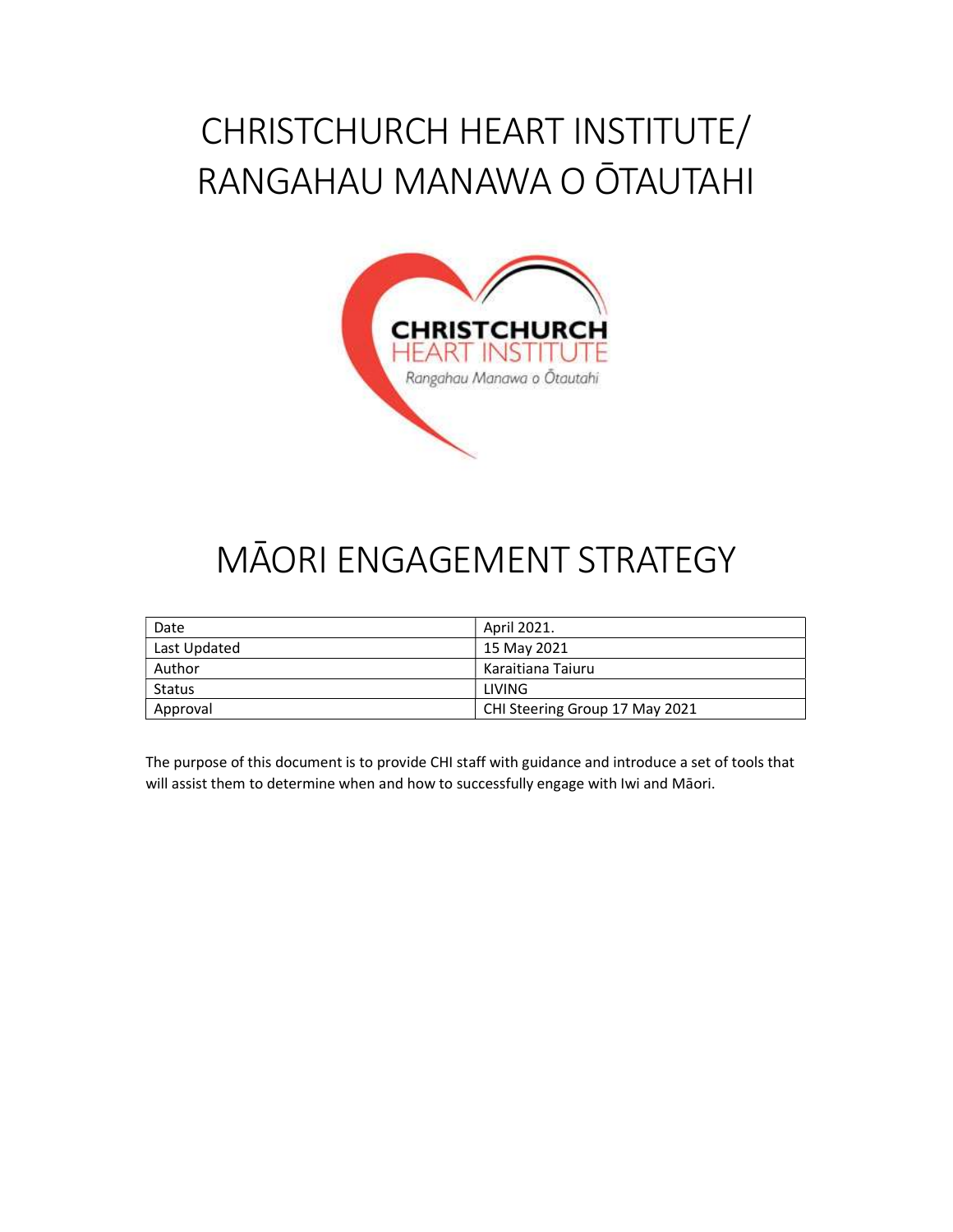# Contents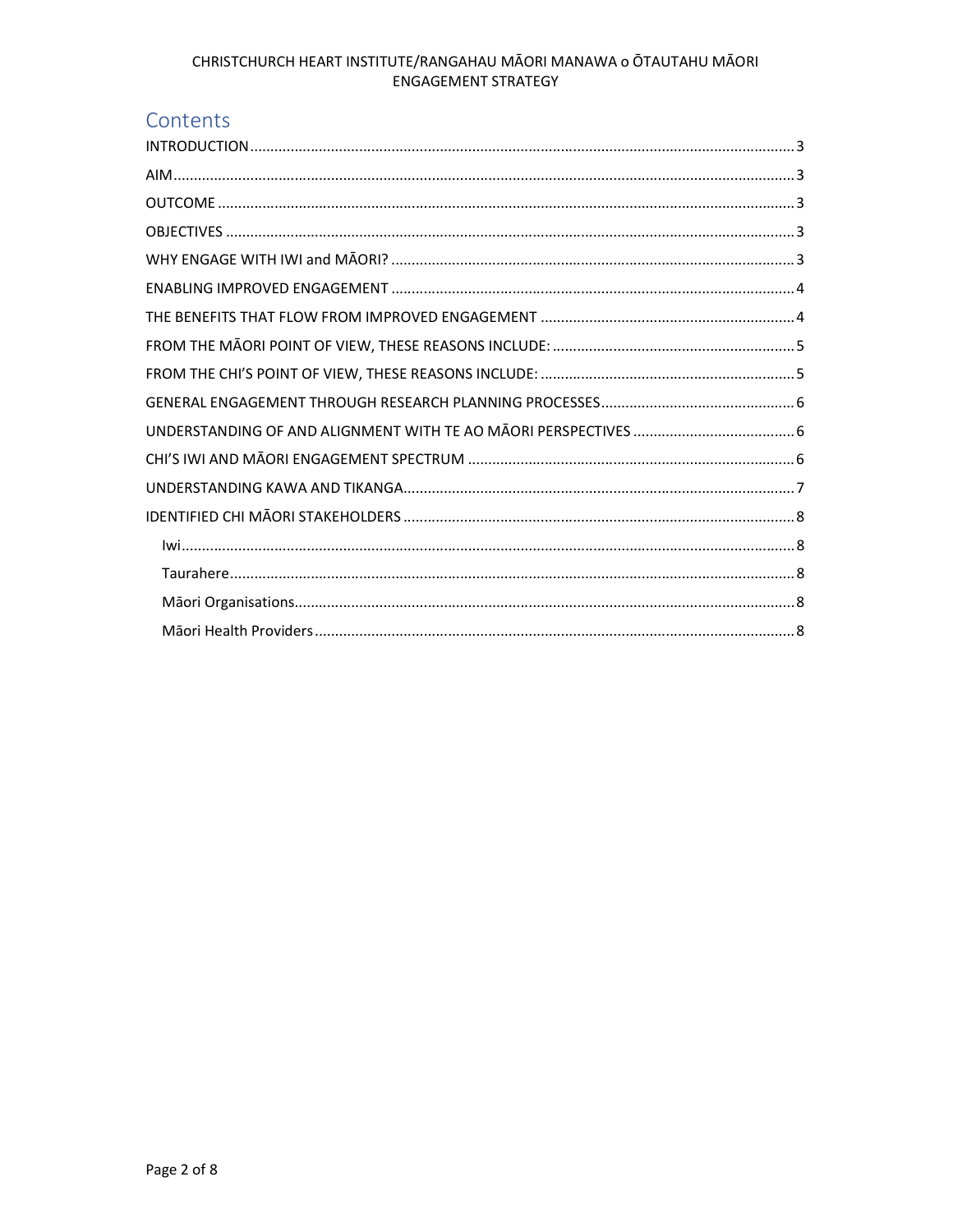## Introduction

This document is the CHI's Māori Engagement Strategy which prescribes how CHI will move towards a future where it's business as usual for all our staff to view CHI work through a Māori responsiveness lens, and where our staff have the confidence and capability to engage with Māori in an effective, enduring and valued way.

## Aim

To enable Māori engagement that ensures CHI's partnerships with iwi and Māori are enduring, effective and valued.

## Outcome

Consistently successful engagement with iwi and Māori that results in better decision making, more robust and lasting solutions, and more engaged people and communities, while maintaining the relevance of CHI's role and contribution in the area of cardiovascular research excellence.

# **Objectives**

The objective of the Māori Engagement Framework is to:

- 1. Provide CHI staff with a better understanding of the CHI's approach to Māori engagement
- 2. Help raise the cultural capability and confidence of staff to work more effectively with Māori by providing a range of tools and advice to help plan and deliver effective engagement
- 3. Ensure that it is practised consistently throughout the organisation so Māori receive high quality engagement in all relevant CHI operations.

# Why Engage With Iwi and Māori?

Heart failure disproportionately affects Māori, who not only experience HF onset 15yrs younger than non-Māori, but suffer HF-related health loss >3-times higher, HF hospitalization rates 8-9-times higher, and HF mortality rates 3.5-times greater, than their non-Māori counterparts. The consequent inequity, economic and social burden at individual, whanau, hapū and Iwi levels are therefore significantly greater for Māori. Furthermore, in those over 55, diagnoses of AF are higher in Māori (7.3%) compared to Pasifika (4%) and non-Māori, non-Pacific (4.1%), and is on average 10 years earlier for Māori and Pasifika compared to non-Māori, non-Pacific people.

Coronary heart disease (CHD) is a leading cause of mortality and morbidity in Aotearoa, accounting for 14 deaths per day<sup>1</sup> and loss of >90,000 disability-adjusted life years each year.<sup>2</sup> One in twenty adults in NZ live with CHD<sup>3</sup> with older New Zealanders and those of Māori and Pacific ancestry, particularly affected.<sup>4, 5</sup>

Māori have higher rates of cardiovascular mortality and morbidity than non-Māori, and life expectancy for Māori is 8-9 years less than for the general population<sup>4</sup>.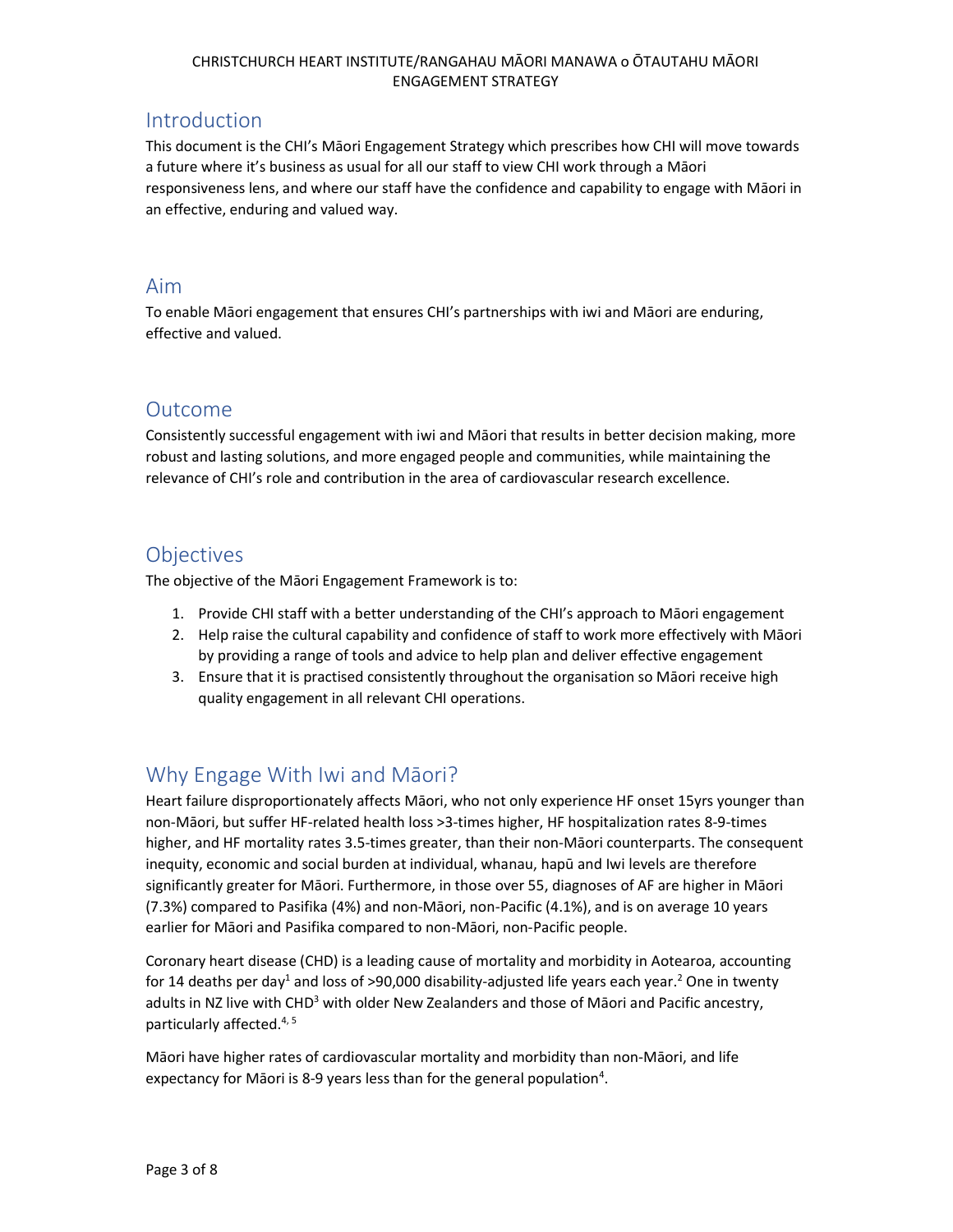Māori are almost twice as likely to have diagnosed coronary artery disease, and 1.3 times more likely to have had a stroke. Age-specific coronary artery disease mortality rates are 2 to 3 times higher for Māori and Pacific peoples compared with non-Māori and non–Pacific.

Although the CHI has recently taken solid steps toward growing our internal capability and progressing its iwi and Māori relationships, this is a complex and often challenging process. Our engagements with Māori and iwi organisations are sometimes carried out in an *ad hoc* and reactive fashion, driven by CHI research funding. On occasion, this approach is unavoidable, but often it is a consequence of not having worked with iwi and hapū to develop a realistic, appropriately resourced engagement plan while the project or activity is in its planning phase.

# Enabling Improved Engagement

The CHI is moving towards a future where it's business as usual for all our staff to view CHI work through a Māori responsiveness lens. As this occurs, our staff need to have the confidence and capability to engage with Māori in an effective, enduring and valued way. CHI is seeking to help raise the cultural capability and confidence of staff to work more effectively with Māori by providing a range of tools and advice to help them plan and deliver effective engagement and to ensure that it is practised consistently throughout the organisation.

# The Benefits That Flow From Improved Engagement

There are many benefits we acquire as we build better relationships with iwi Māori. A real opportunity exists to form enduring and effective relationships with iwi and Māori that strengthen our partnerships and demonstrate the CHI's responsiveness to Māori in a tangible way.

As we improve our engagement with our iwi and Māori partners, we will generate benefits for CHI as a whole, by:

- Better understanding our iwi and Māori partners, their aspirations and what they seek from our partnership, and growing trust between us. We can work to develop agreed partnership views and integrate and align these into our approach and our projects.
- Providing a more consistent, coherent and effective way to engage with Māori, Mana whenua, rūnanga and Māori organisations, thereby making it more efficient and effective for all parties.
- Growing enduring, proactive and more effective relationships.
- Enabling staff to carry out Māori engagement as part of conducting their core research activities.
- Reducing the risks around ineffective engagement that may jeopardise established relationships and impact the delivery of research projects and outcomes.

These benefits will:

- have the combined effect of leading to better decision making for Māori
- reduced health risks in the community
- provide more robust and lasting solutions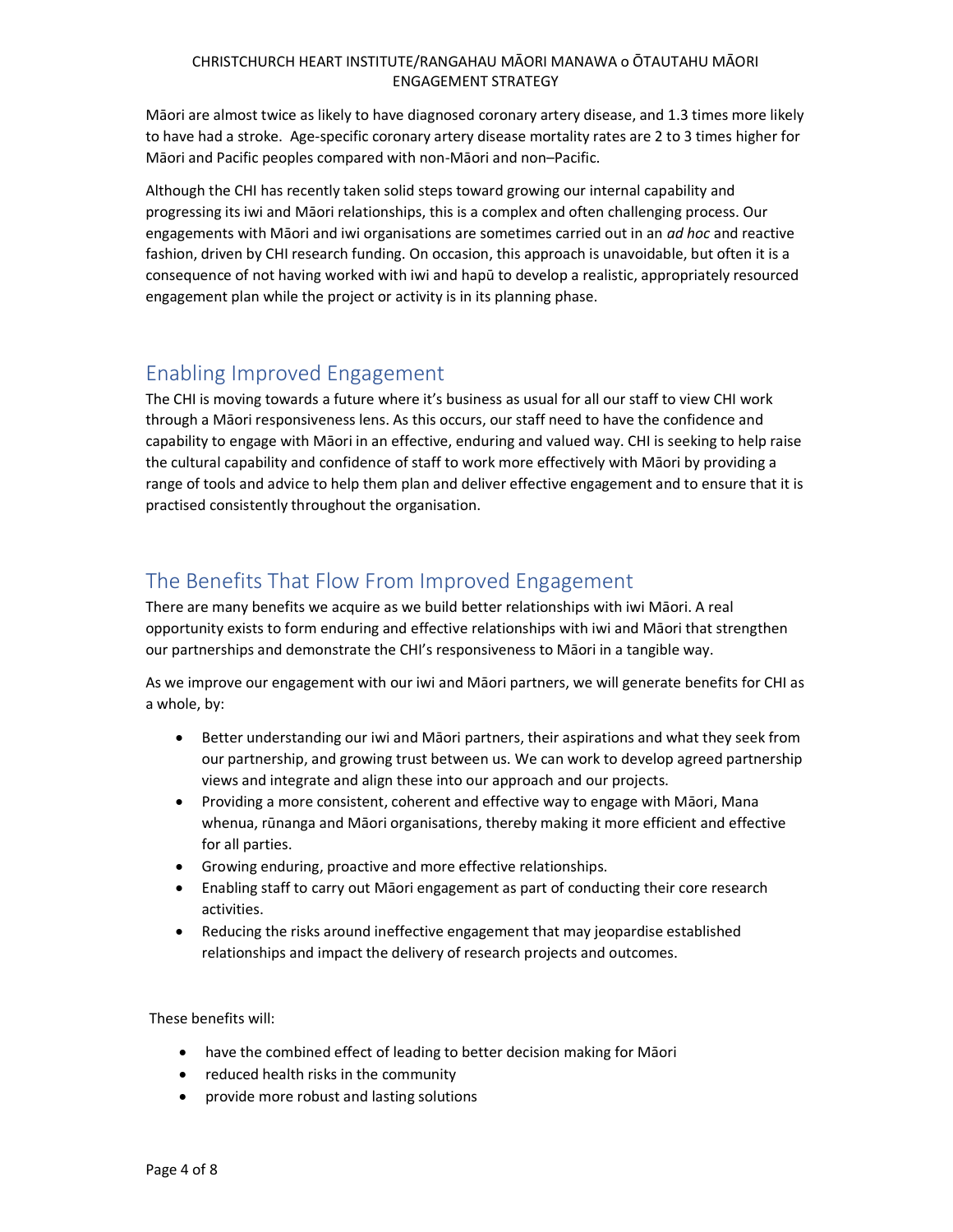- provide a solid platform for iwi and Māori and CHI to work through difficult issues
- result in more engaged people and communities
- help maintain the relevance of CHI's role and contribution in the region.

#### Early and meaningful engagement does produce better quality outcomes through:

- a greater understanding of one another's expectations and aspirations
- increased opportunities to establish shared projects and partnerships
- improved processes based on an understanding of one another's priorities, expectations and available resources
- more efficient use of CHI and Māori resources

• supporting Māori expectations and aspirations to promote the wellbeing of Māori and the wider community.

Simply put, given all the reasons outlined above, iwi, rūnanga and Māori engagement is "a good thing to do."

## From the Māori Point of View, These Reasons Include:

- a way to exercise kaitiaki responsibilities
- a desire to care for the whānau, hapū and Iwi
- being able to assist with developing long term relationships
- it's more effective to involve Māori in the front end of processes than at the litigation phase once decisions have been made (collaborative input rather than reactive opposition)
- information sharing and dialogue often enables problems to be overcome sooner.

## From the CHI's Point of View, These Reasons Include:

• Māori are an important sector of our community who are more likely to suffer heart disease.

• Māori culture is a New Zealand treasure – integrating it into health practices, benefits the community and the health system as a whole.

• Good relationships with Māori can make CHI activities easier and produce more effective sustainable research outcomes.

• Māori can be strong allies for health protection.

• A good working relationship between the CHI and Māori groups strengthens CHI while supporting the wellbeing of Māori, and supporting their ability to exercise their kaitiaki responsibilities.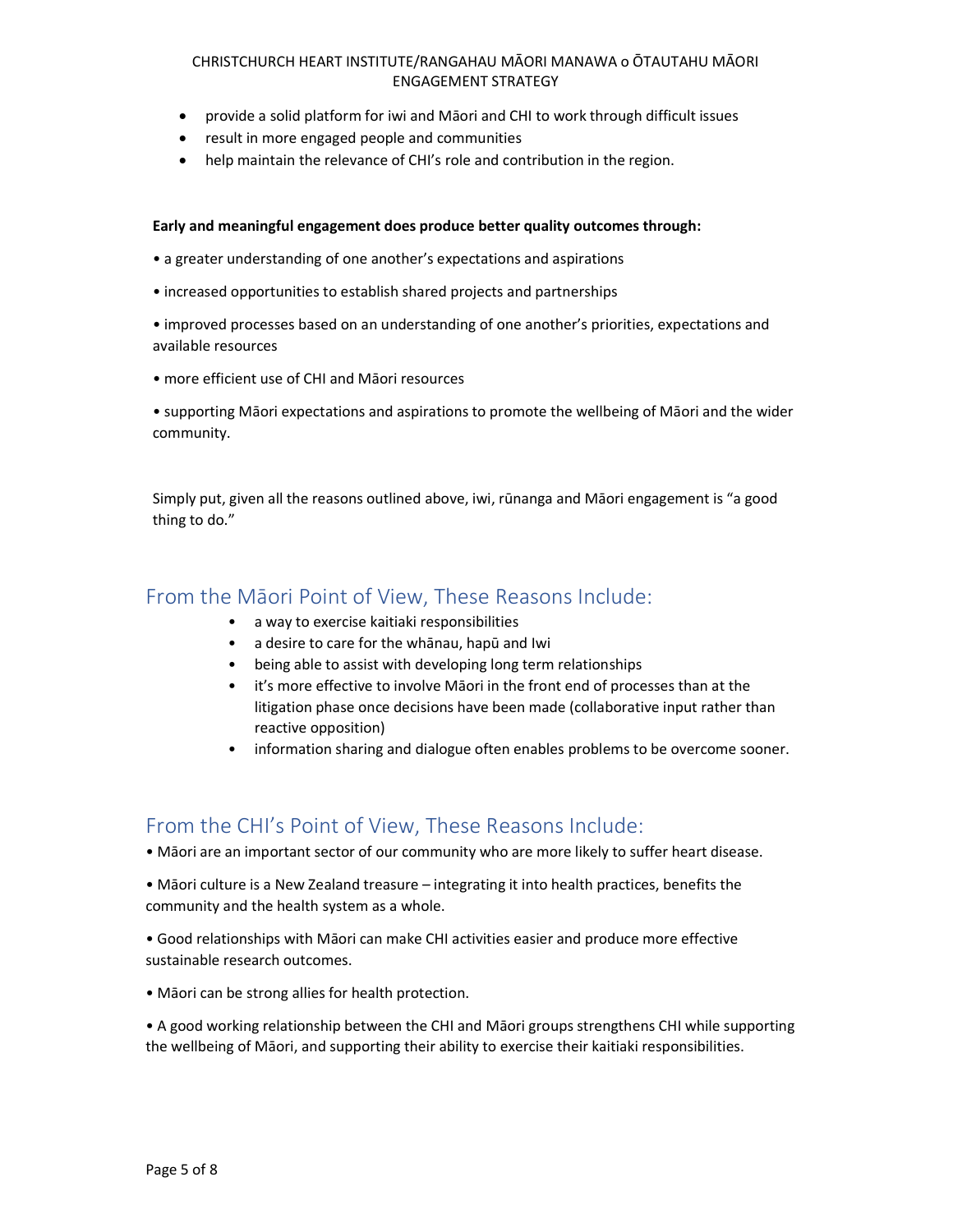# General Engagement Through Research Planning Processes

The CHI works on a wide range of heart related research that requires some form of Māori and/or iwi engagement, most funding weight at present is weighted at 20%.

Early engagement provides better opportunities for joint decision making, helps CHI to make sure our research planning is effective, and promotes, in the medium to long term, more efficiency through collaboration and better outcomes for Māori.

Nonetheless, there are still some instances where CHI engagement with Māori and iwi organisations is carried out in an *ad hoc* and reactive manner driven by CHI research deadlines and priorities, and revealing a lack of understanding of iwi paradigms/worldviews. Very occasionally, this approach is unavoidable, but usually it is a consequence of not having an overarching engagement strategy and a process for implementing it.

As a trusted partner, it is up to us to honour the agreements we have made and avoid, wherever possible, short-cutting our agreed engagement protocols (and potentially damaging our relationships).

The greater the trust between the partners, the more agile the relationship is to deal with the unavoidable.

## Understanding of and Alignment With Te Ao Māori Perspectives

Given the CHI's obligation as a partner to act reasonably and in good faith, and the potential for te ao Māori and, within it, mātauranga Māori to deliver benefits for Māori individuals, whānau, hapū and Iwi, it is essential that the CHI finds ways to embrace these in its processes and culture.

Currently, however, mātauranga Māori is not well understood by the CHI and not easily integrated into the CHI's processes.

# CHI's Iwi and Māori Engagement Spectrum

It is important to note that as the level of engagement increases:

• the importance to iwi increases – therefore the more important the outcomes of a project are to iwi, the higher the level of engagement should be

- the complexity of the decision-making process increases
- the effort required by all parties increases
- the length of time required for engagement processes increases
- the investment (time, resources and relationship) required from all parties increases
- the CHI's decision-making power and control over outcomes decreases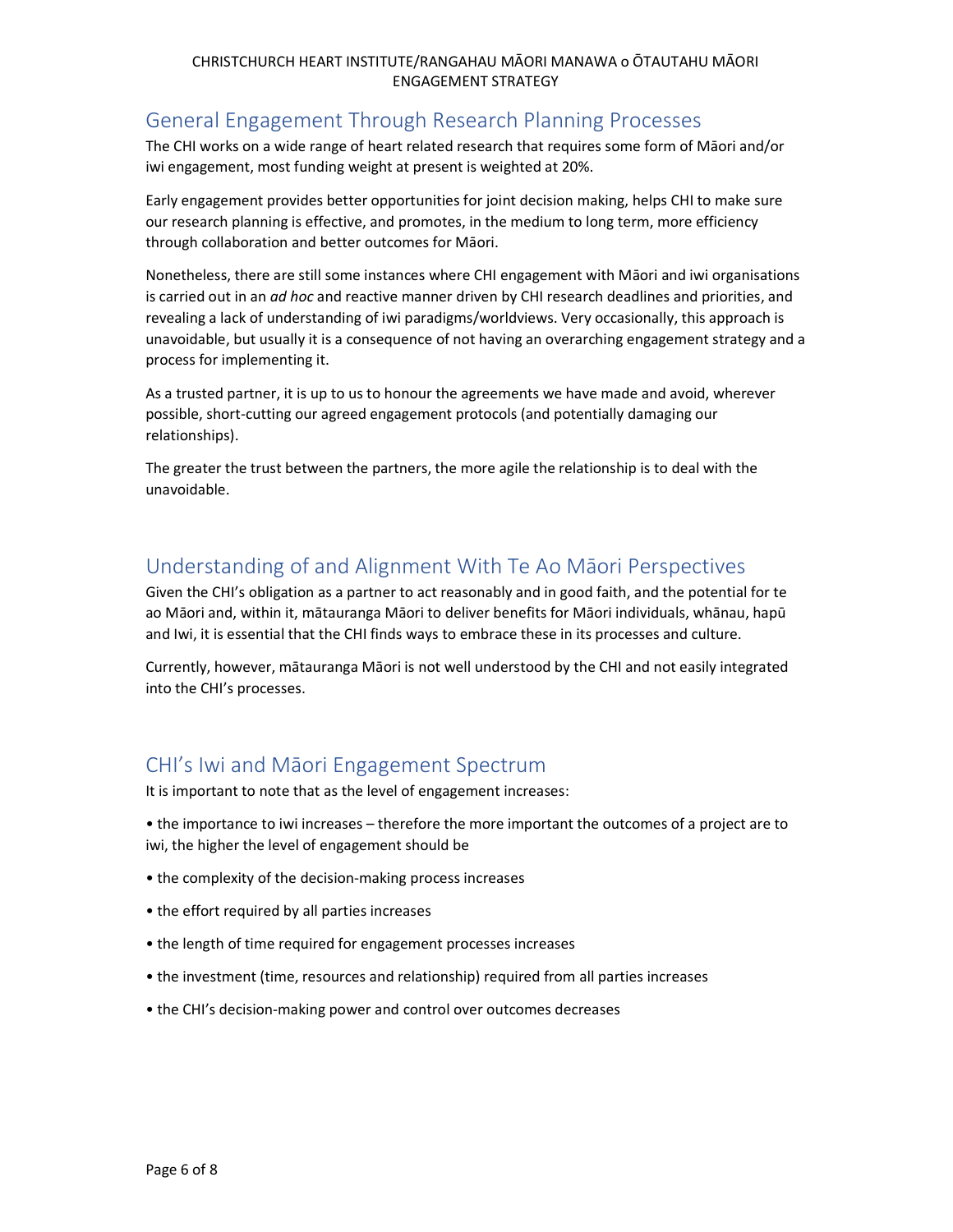# Understanding Kawa and Tikanga

It is important to know about and to respect tikanga (customs) and kawa (protocols/rules) when engaging with Māori and especially when you are visiting a marae. This is a prerequisite for developing relationships based on mutual respect, co-operation and goodwill. The marae is a very special place to Māori. It's a place where they can come together to celebrate special occasions. It's a meeting place where people can talk, pray or weep for their dead. It's a place where they can look after their guests.

Māori see a marae as a home. It is their tūrangawaewae, a place where they know they belong. Each iwi has its own particular kawa (protocols/rules) that it follows on the marae, although many things are similar. If you don't know what kawa you need to observe, ask the people of the marae you will be visiting. They decide the kawa and what meetings are held on the marae and who should be involved. They also get the marae ready for guests.